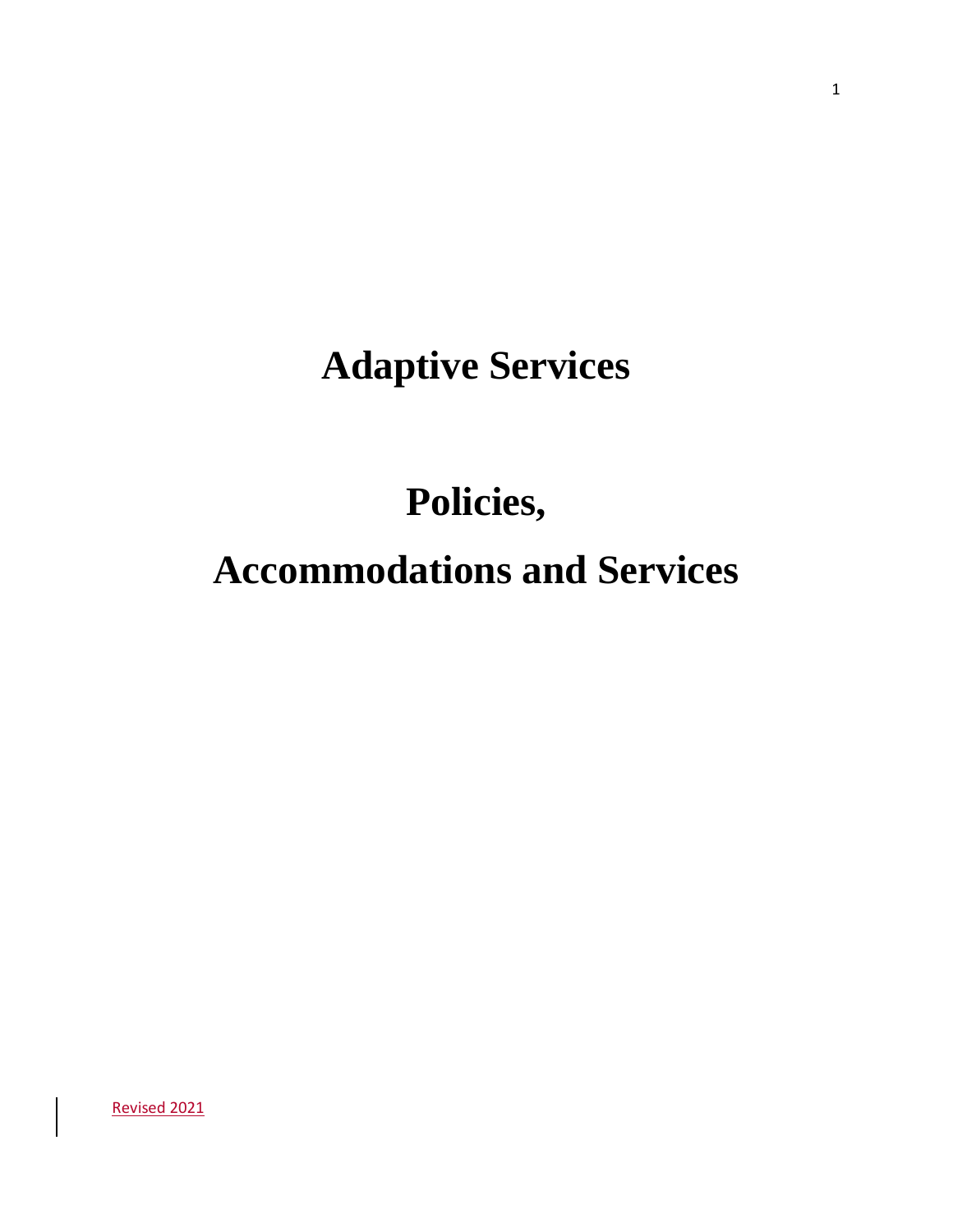## **TABLE OF CONTENTS**

| <b>ASL</b> Interpreting preting |  |
|---------------------------------|--|
|                                 |  |
| Recording<br>Accessible         |  |
|                                 |  |
|                                 |  |
|                                 |  |
|                                 |  |
|                                 |  |
|                                 |  |
|                                 |  |
|                                 |  |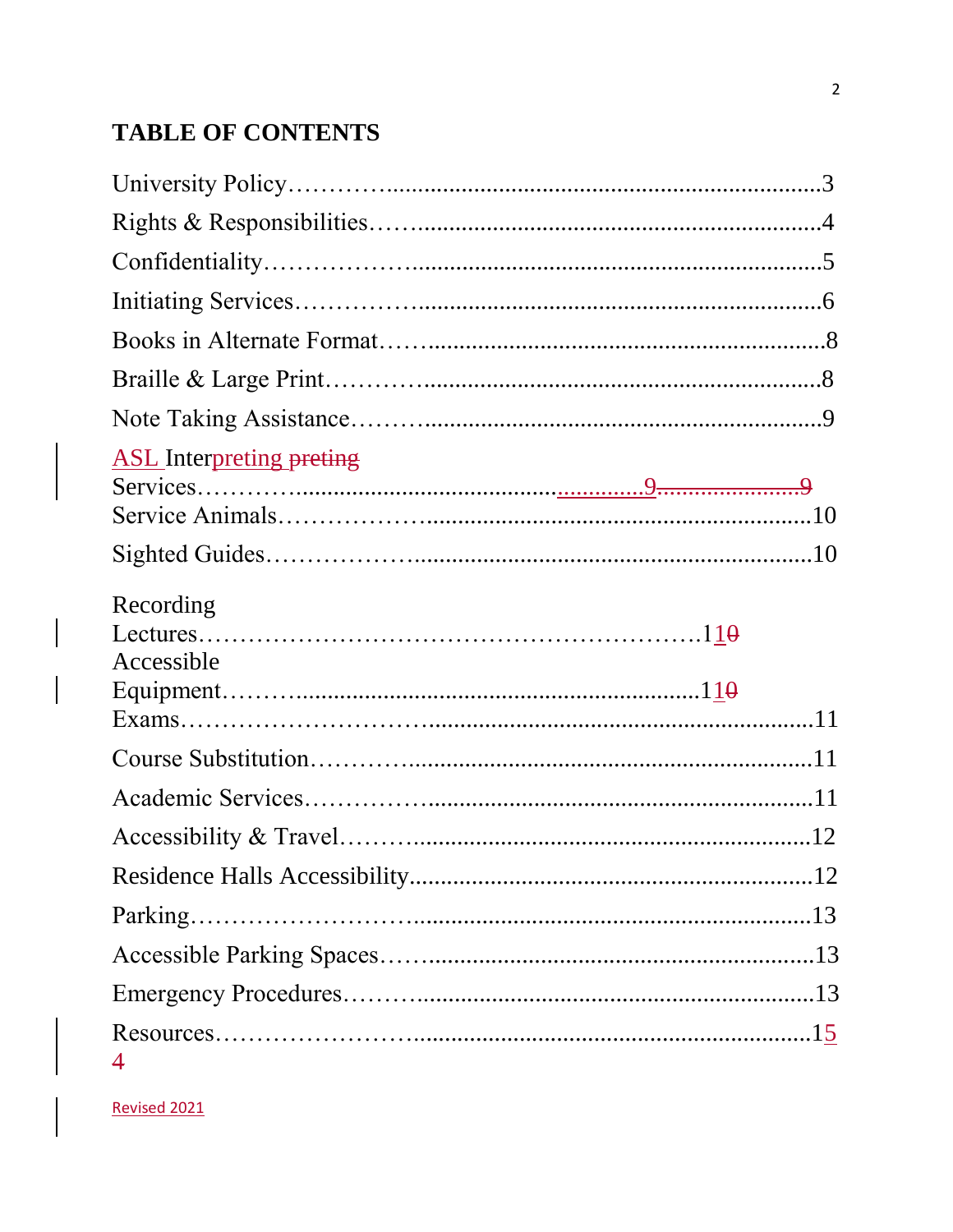#### **The University Policy on Accommodation for Persons with a Disability**

In accordance with Section 504 of the federal Rehabilitation Act of 1973 and the Americans with Disabilities Act of 1990, Florida Gulf Coast University endeavors to make reasonable adjustments in its policies, practices, services and facilities to ensure equal opportunity for qualified persons with disabilities to participate in all educational programs and activities.

Whenever an accommodation or auxiliary aid is necessary in order to ensure access to and full participation by students with disabilities in University programs or services, the University is responsible for the program or service to which the individual requires access. Departments should work with the Office of Adaptive Services and appropriate federal and state agencies to ensure reasonable accommodations.

The student requiring specific accommodation or auxiliary aids must make application for such assistance through the Office of Adaptive Services. Proof of disability from a competent authority will be required, as well as information regarding specific limitations for which the accommodation is requested.

The University assumes no responsibility for personal assistance necessary for independent living or for specialized medical care. As a result of limited health facilities and health care professionals on campus students requiring personal health assistance should be prepared to bear the expense of this care through a general hospital or private physician/clinic of their choice.

The cooperation and support of all faculty and staff members is necessary in order to implement and maintain the policy. The Policies are simple:

- A. Physical access to at least one section of course offerings must be provided as necessary.
- B. Academic requirements which have not been demonstrated as essential to the program of instruction being pursued, nor to any directly related licensing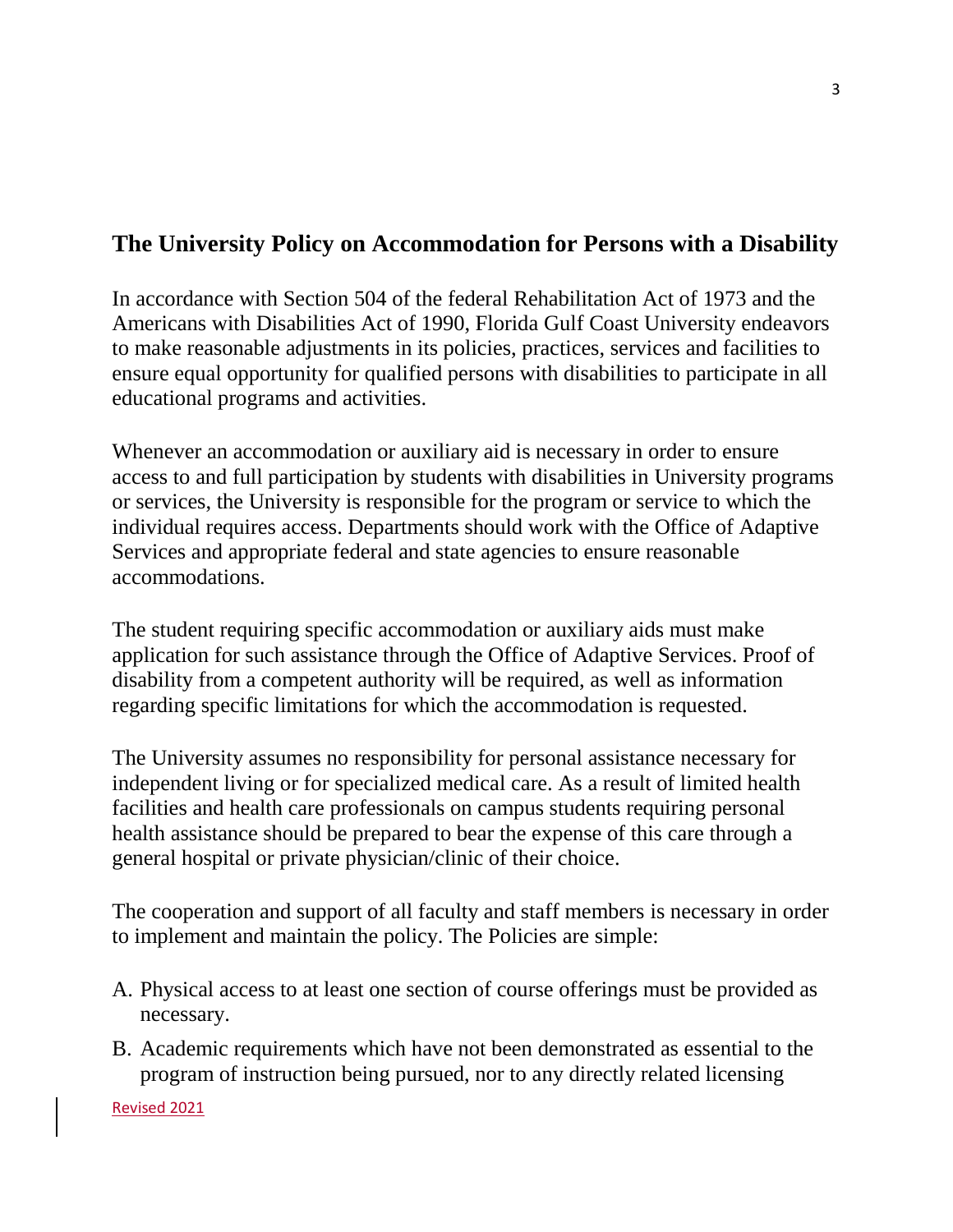requirement are subject to reasonable modification(such as extension of time limits, substitutions, adaptations in format or presentation, etc.).

C. Auxiliary aids must be permitted when they are required to ensure full participation and equal educational opportunity for a student with a disability.

#### **RIGHTS AND RESPONSIBILITIES**

The Office of Adaptive Services strives to promote teamwork and the knowledge that if both the individual and the Office work together, individual success will be achieved, academically, professionally and personally. Below are the rights and responsibilities of both the individual and Adaptive Services:

#### **Individual's rights**

It is the right of the individual to obtain services and accommodations so that he or she will have equal opportunity and access to succeed academically, and professionally, as his or her peers. This includes the right to work with a third party to assist with securing accommodations. It is also the right of the individual to expect these services and accommodations to be respectful and that his or her learning differences are seen as differences and not as a cause for loss of integrity and self-esteem.

#### **Rights of the Office of Adaptive Services**

It is the right of the Office of Adaptive Services to help maintain the academic and professional standards set by FGCU and as a result, limit or deny accommodations and services that pose a direct threat to students, faculty, staff and guests, limits or alters the programs so that the academic and professional standards are lessened and/or financially burdens the institution.

#### **Individual's responsibility**

It is the responsibility of the individual to request accommodations and services and follow the policies and procedures for receiving those accommodations. It is also the responsibility of the individual to maintain FGCU's academic and professional standards and comply with the rules and regulations that have been formed for all individuals to adhere to while attending, working and visiting the institution.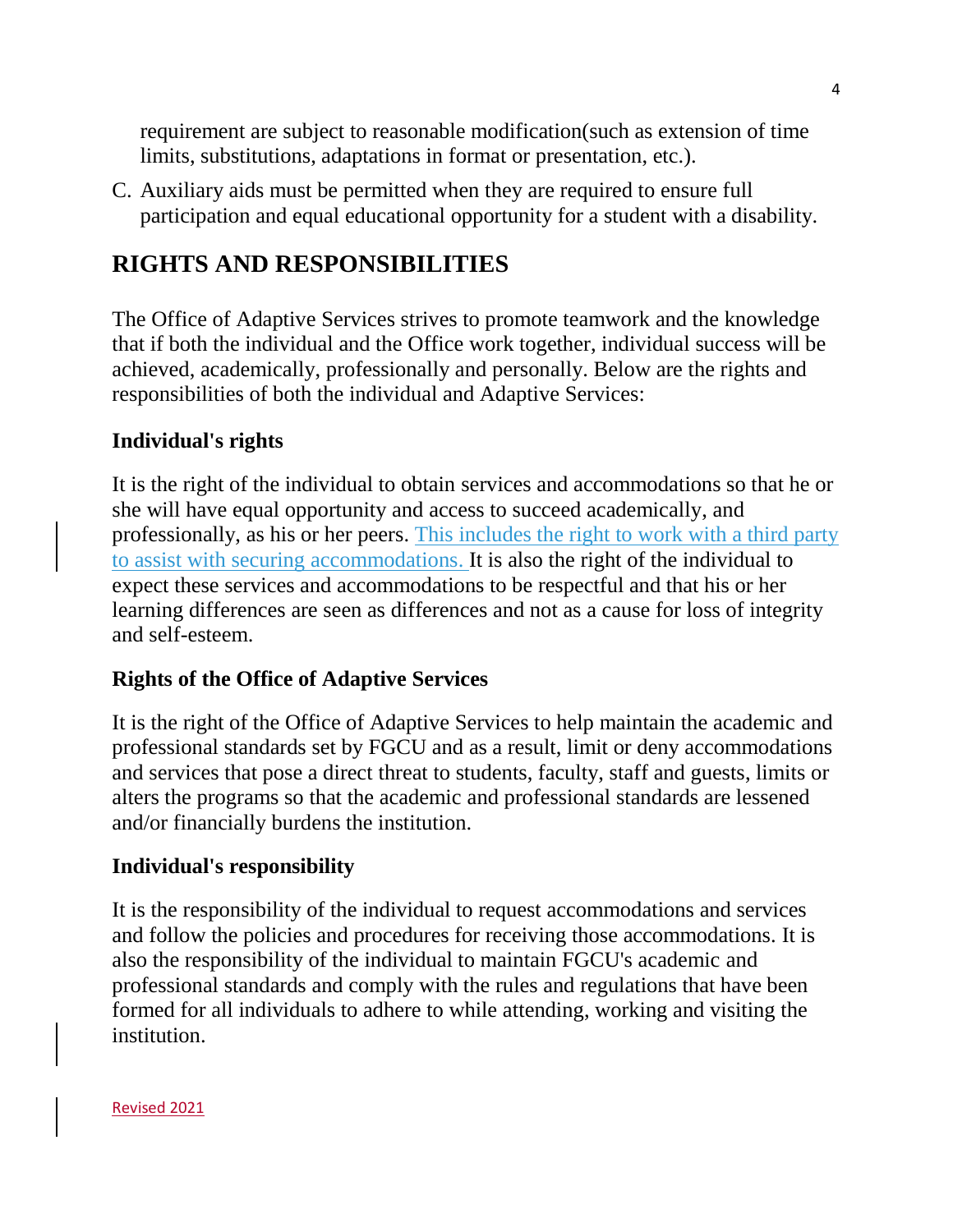Any requested documentation should be provided to Adaptive Services within seven calendar days from the date of the request. Additionally, it is the individual's responsibility to inform and provide updated documentation for changes to a previous accommodation request.

#### **Responsibilities of the Office of Adaptive Services**

It is the responsibility of the Office of Adaptive Services to request appropriate documentation to determine eligibility, provide reasonable accommodations and services based on documented need, and use complete confidentiality of records unless individual permission is given. It is also the responsibility of the Office of Adaptive Services to maintain the respect and integrity of the individuals who partake in the accommodations and services that are provided.

The Office of Adaptive Services shall assist individuals with third party interactions. The Office of Adaptive Services, with the exception of exigent circumstances, shall respond to and provide reasonable accommodations within seven calendar days of the request provided that all necessary documentation has been provided. The Office of Adaptive Services will also ensure that equally effective interim accommodations are provided to individuals while a request is pending and/or while securing funding/resources for a reasonable accommodation request.

## **CONFIDENTIALITY**

The Office of Adaptive Services strictly adheres to confidentiality guidelines. Individuals who receive services will do so on the premise that only the individual and Office staff are aware of this partnership. The following details the confidentiality guidelines.

- 1. Documentation is kept in a secured data management system, and any hard copy information is kept in a locked cabinet and is available only to the Office staff. The individual has the right to review his or her file upon request, but the file is not allowed to leave the Office.
- 2. Supervisors, instructors and other faculty and staff are on a "need to know" basis. Individual files will not be made public to those employed by FGCU.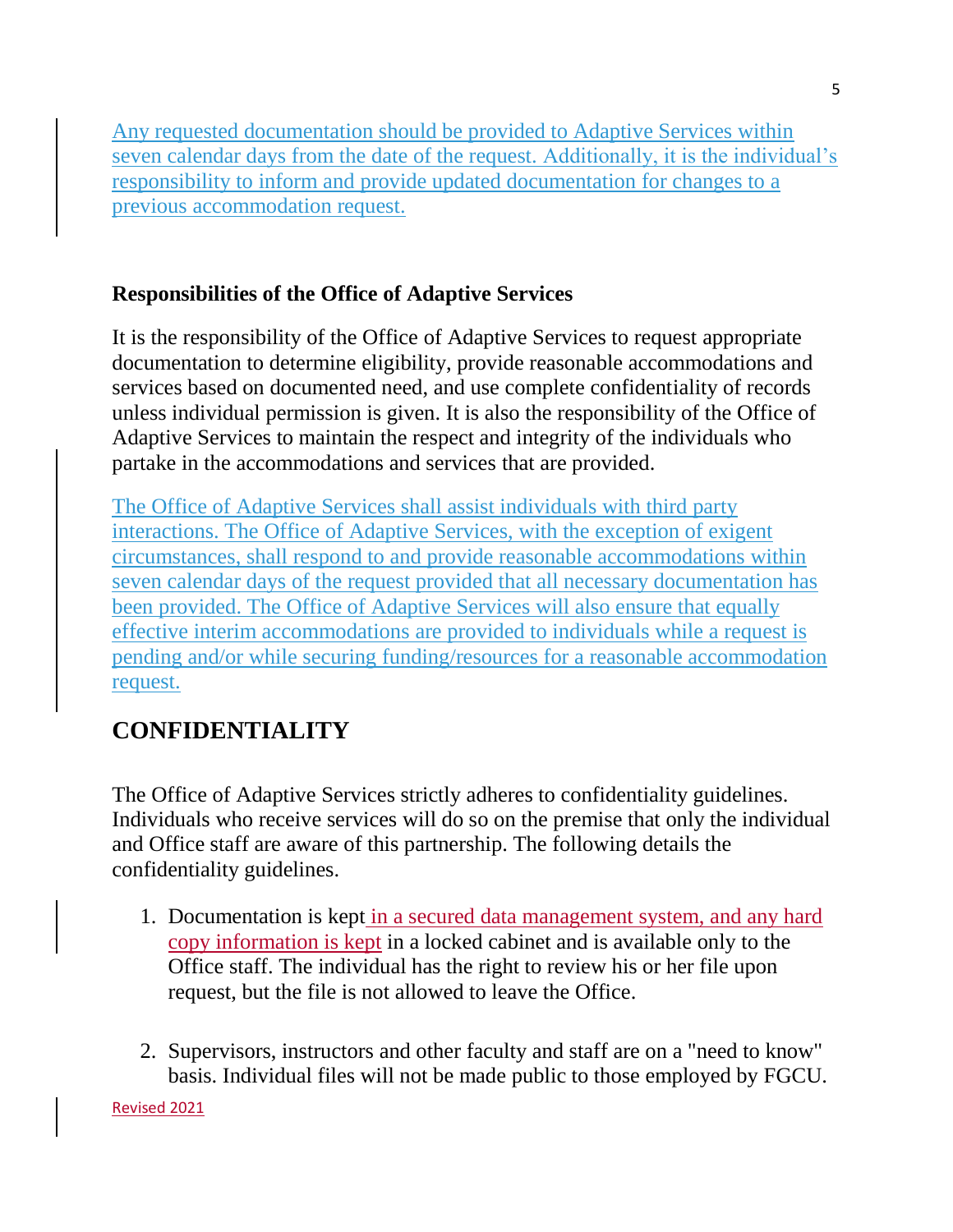Documentation is not shared with anyone. Supervisors and instructors are only made aware of the accommodations that will be needed while in the workplace or classroom. It is the decision of the individual whether or not the supervisor or instructor is made aware of the individual need.

- 3. Tutors, note takers and other volunteers who assist in providing services are also on a "need to know" basis. It is the decision of the individual whether or not these service providers are made aware of the individualized need.
- 4. Testing accommodations will be handled in such a fashion that the instructor and student are the only ones who know about the accommodation. The Office of Adaptive Services strives to maintain confidentiality throughout this process.
- 5. In accordance with the Family Education Rights and Privacy Act of 1974 (FERPA), Adaptive Services is not allowed to discuss individual situations with anyone. The Release to a Third Party form can be completed by the individual, thus allowing Adaptive Services to discuss the individual's status with members of a third party, but only in a general fashion. It is up to the individual to decide whom he or she wants knowing academic and professional status.

#### **INITIATING SERVICES**

The Office of Adaptive Services provides accommodations and services to students, faculty, staff and guests with a disability. Individuals who want to request accommodations and services due to a disability should contact Adaptive Services and set up a meeting with a case manager. Documentation may be requested in order to provide information regarding accommodations and services that may be appropriate and reasonable in the context of the academic and student service environment. Below are the documentation requirements for the specific areas of disability. All documentation must be current and provided by a licensed professional.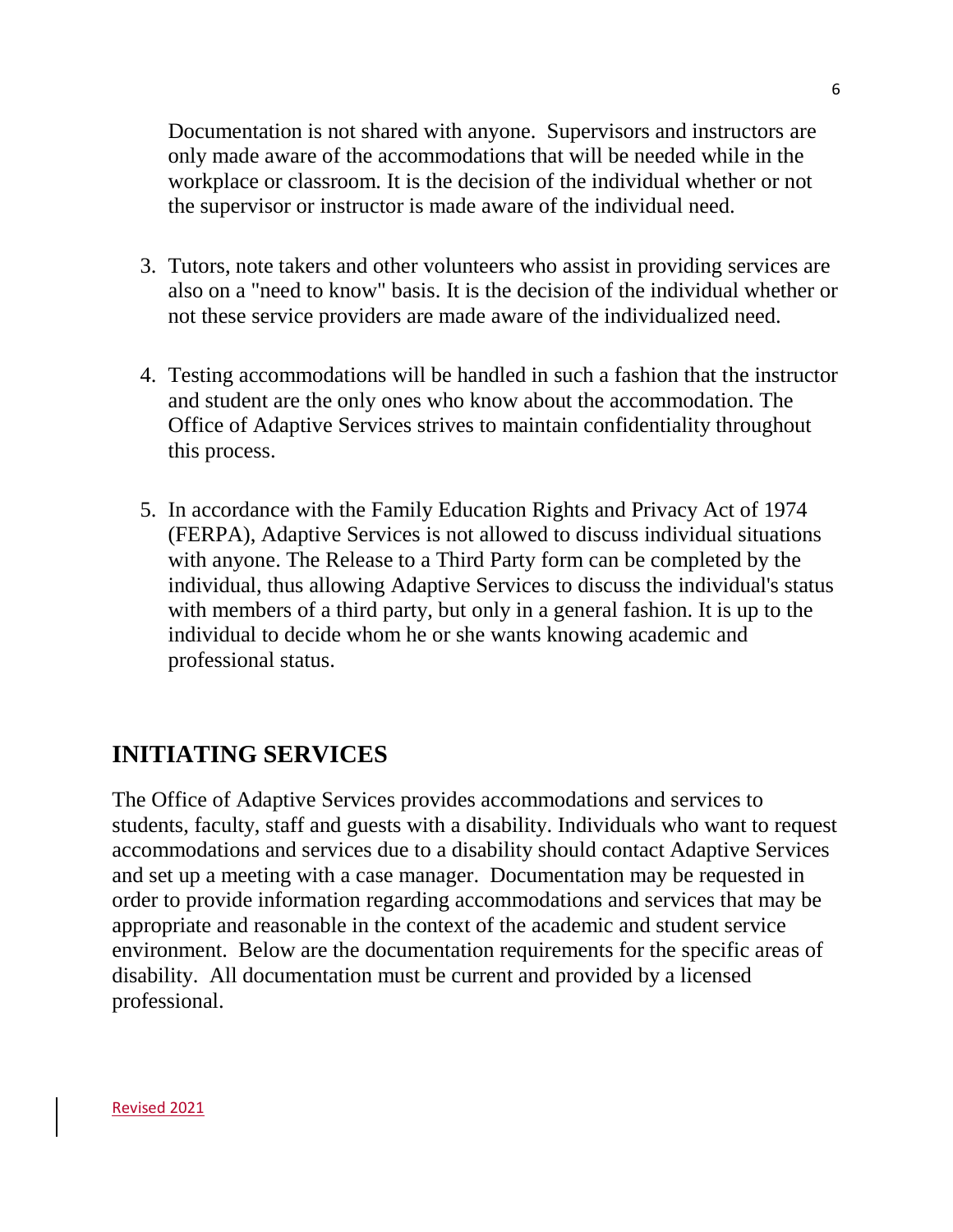**Please note**: while Individualized Education Plans (IEP) and 504 plans can be helpful in determining accommodations, they cannot be used as primary documentation.

# **ADD/ADHD**

- Diagnosis
- Criteria/Diagnostic materials used to reach diagnosis
- Information on how current symptoms interfere with academic achievement
- Recommendations for accommodations

## **Blind/Low Vision**

- Visual Acuity Report
- Letter of explanation
- Recommendations for accommodations

## **Deaf/Hard of Hearing**

- Audiogram
- Letter of explanation
- Recommendations for accommodations

## **Learning Disability**

- Comprehensive Assessment Battery which includes:
	- o Aptitude
	- o Achievement
	- o Information on processing
	- o Social-Emotional
	- o Clinical Summary
- Recommendations for accommodations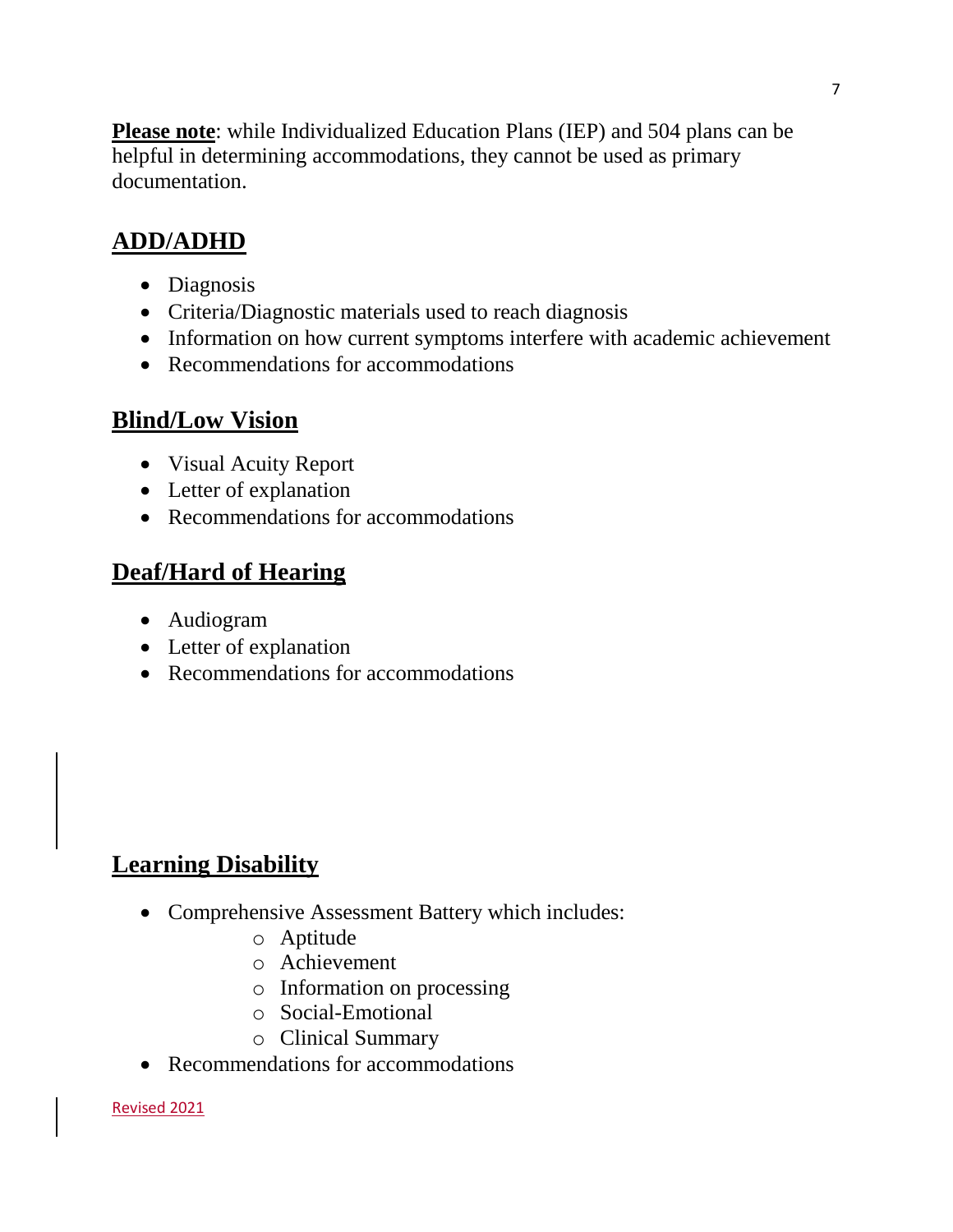#### **Medical/Physical Disability**

- Diagnosis
- Information on how current symptoms interfere with academic achievement
- Recommendations for accommodations

Please Note: Documentation for temporary medical issues must also include the expected time frame of needed accommodations

#### **Psychological Disability**

- Diagnosis
- Information on how current symptoms interfere with academic achievement
- Recommendations for accommodations

## **BOOKS IN ALTERNATE FORMAT**

The Office of Adaptive Services will assist in providing alternate formats of required books and other visual material as a reasonable accommodation for individuals with appropriate documented disabilities. Individual responsibility is key in making sure that the accommodation is received in a timely manner. Individuals not following the indicated process for receiving alternate formats may experience a delay in services.

## **BRAILLE & ENLARGED PRINT**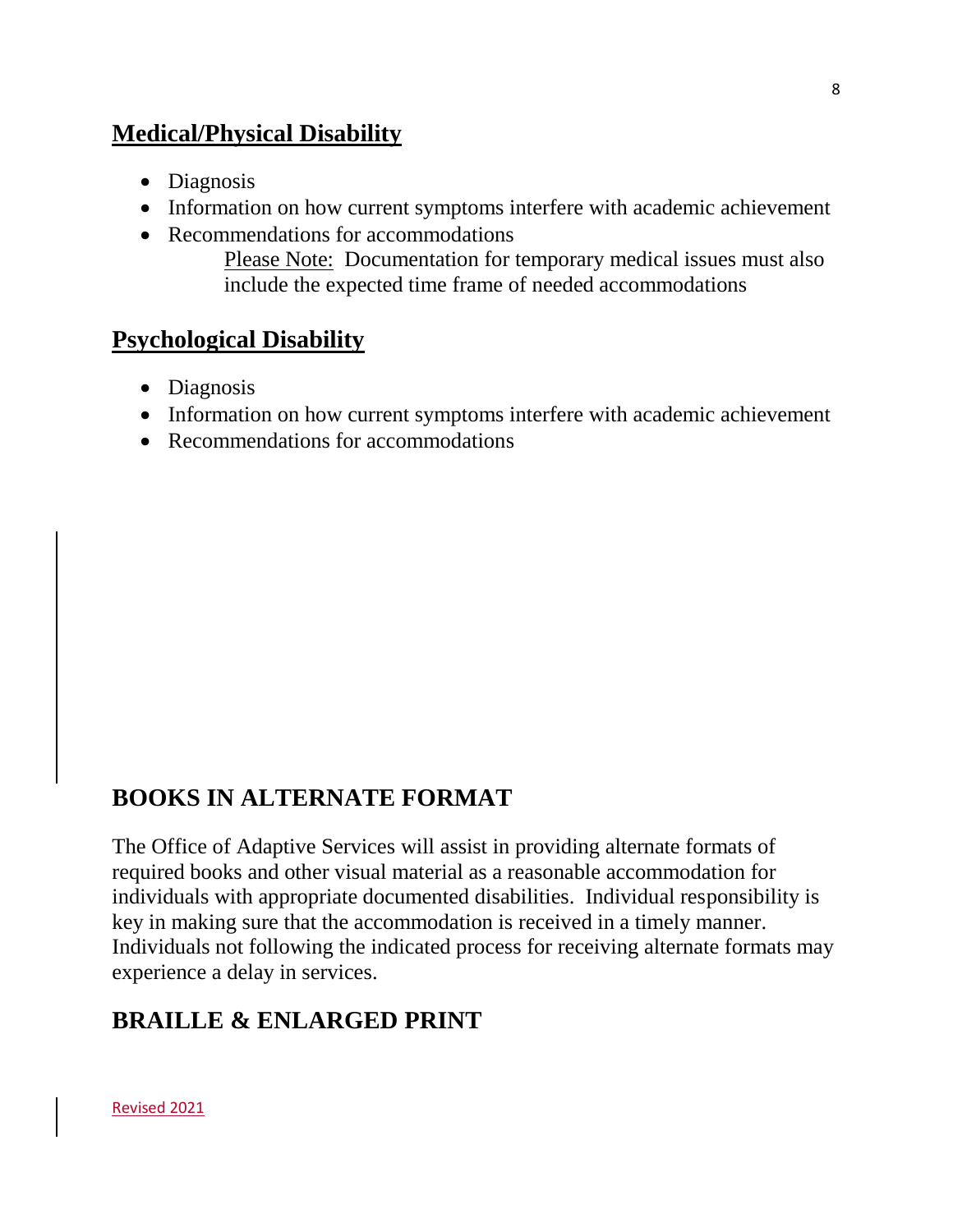The Office of Adaptive Services cannot guarantee that visual materials will be provided in Braille. It is recommended that the individual contact the publisher of the textbook to see if they provide transcriptions in Braille. Adaptive Services strongly recommends that audio recorded books be used whenever possible. If an individual wishes to contact another organization to have their materials put into Braille, he or she may need to cover the cost of the transcription. Audio recorded materials are of no cost to the student.

When at all possible, magnifiers and/or closed circuit televisions should be used by individuals requiring enlarged print. Adaptive Services will enlarge materials needed for classroom use such as work sheets, a periodic table, or a diagram. Adaptive Services will work with individuals on an as needed basis to determine the most beneficial size of enlargement, which is reasonable to reproduce. Adaptive Services is not responsible for retyping lengthy materials into large print. Magnifiers and/or closed circuit televisions can be used for such assignments.

Students requiring large print for exams should arrange to take the exams in Adaptive Services using a magnifier and/or CCTV. If physical reasons prohibit the use of a magnifier and/or CCTV, you might wish to discuss the need for large print with the instructor ahead of time. If the instructor types the exams on a computer, the instructor or department office might be able to easily make a copy with correct font. Be prepared to inform them of the correct point size. Other classroom handouts might also be easily adapted in the department office if they were originally done on a computer. If arrangements cannot be made with the instructor, contact OAS to make the adaptations.

**PLEASE REMEMBER**: These types of adaptations take time; therefore, sufficient time must be given to OAS to complete them.

## **NOTE TAKING ASSISTANCE**

Individuals with a documented disability who need to focus their concentration and attention on listening, or who find taking notes difficult due to a physical, visual, or hearing limitation, may request a note taker to better enable them to learn in a lecture, or group, situation.

This service is based on volunteers. The individual is encouraged to take responsibility in arranging for their own note takers. If you have difficulty finding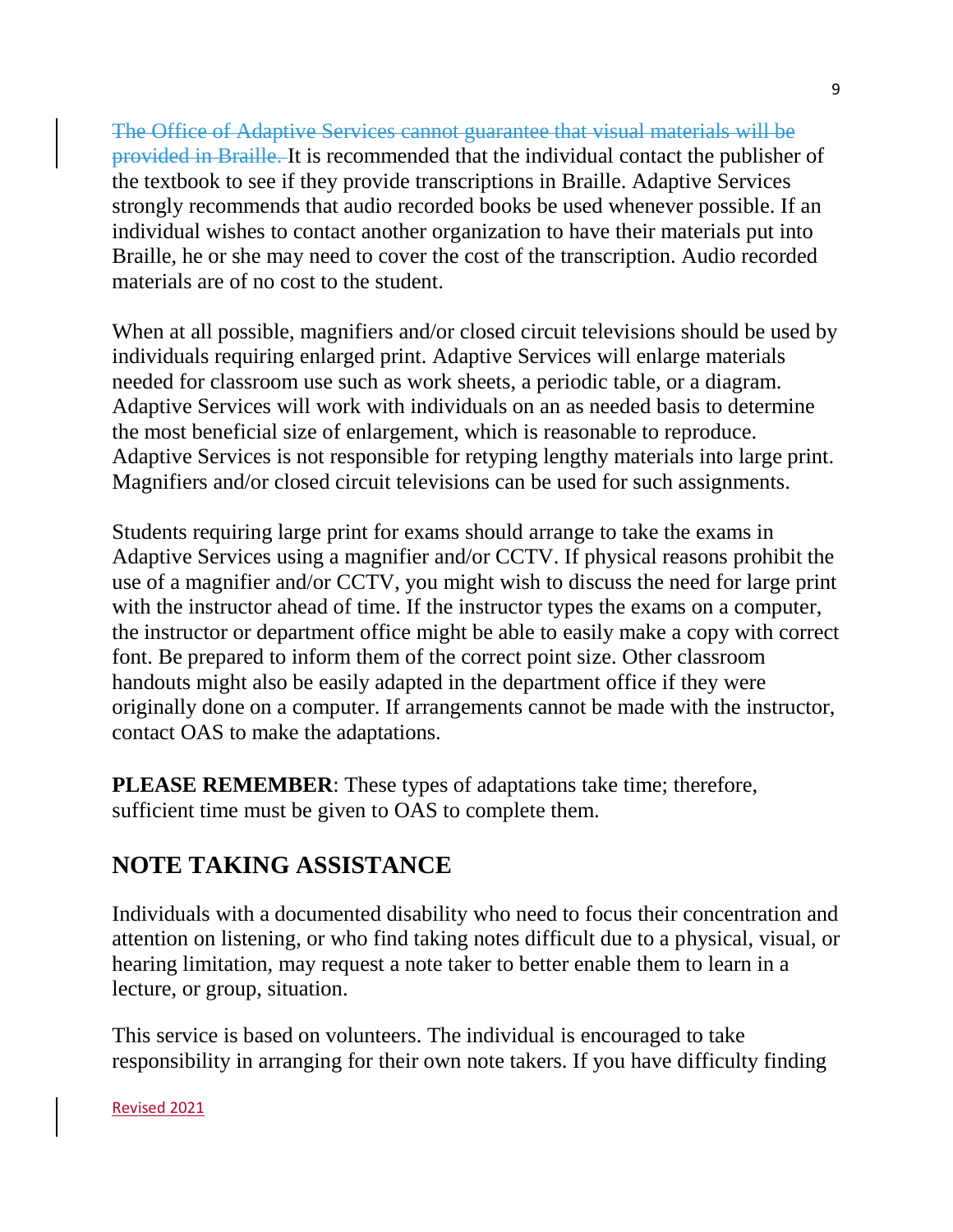an adequate note taker, please contact Adaptive Services as soon as possible for assistance.

#### **SIGN LANGUAGE INTERPRETING REQUESTS**

Students requesting ASL interpreters as an accommodation must register with Adaptive Services by completing an intake appointment. Students receiving these services are encouraged to register early for classes in order to allow enough time to secure interpreters. Requests for interpreting outside of regularly scheduled class times require completion of the Interpreter Request Form which can be found on the Adaptive Services Canvas page. Students should make requests at least 4 business days in advance due to the limited availability of interpreting resources.

Ongoing assignments that last for the duration of a semester can be requested on one form. However, after 3 no shows or cancellations of that event, the semester long request will be cancelled. All interpreting requests must be made through Adaptive Services and any requests made directly to contract interpreters will not be honored.

Requests made by Faculty, Staff, Administration, Student Organizations or other entities outside the purview of students registered with the Office of Adaptive Services can contact Adaptive Services for an interpreter referral list of community interpreters. The office receiving the request will need to internally secure these services. Payment arrangements will be handled between the requesting department and the interpreter. Due to the limited resources of community interpreters, it is recommended that departments move forward with securing services as soon as the request is made.

#### **SERVICE ANIMALS**

Students requesting the use of a service animal as an accommodation for a disability is highly encouraged to register with the Office of Adaptive Services. Individuals should expect to respond to the following queries regarding the service animal:

- 1. Is the dog required because of a disability?
- 2. What work or task has the dog been trained to perform?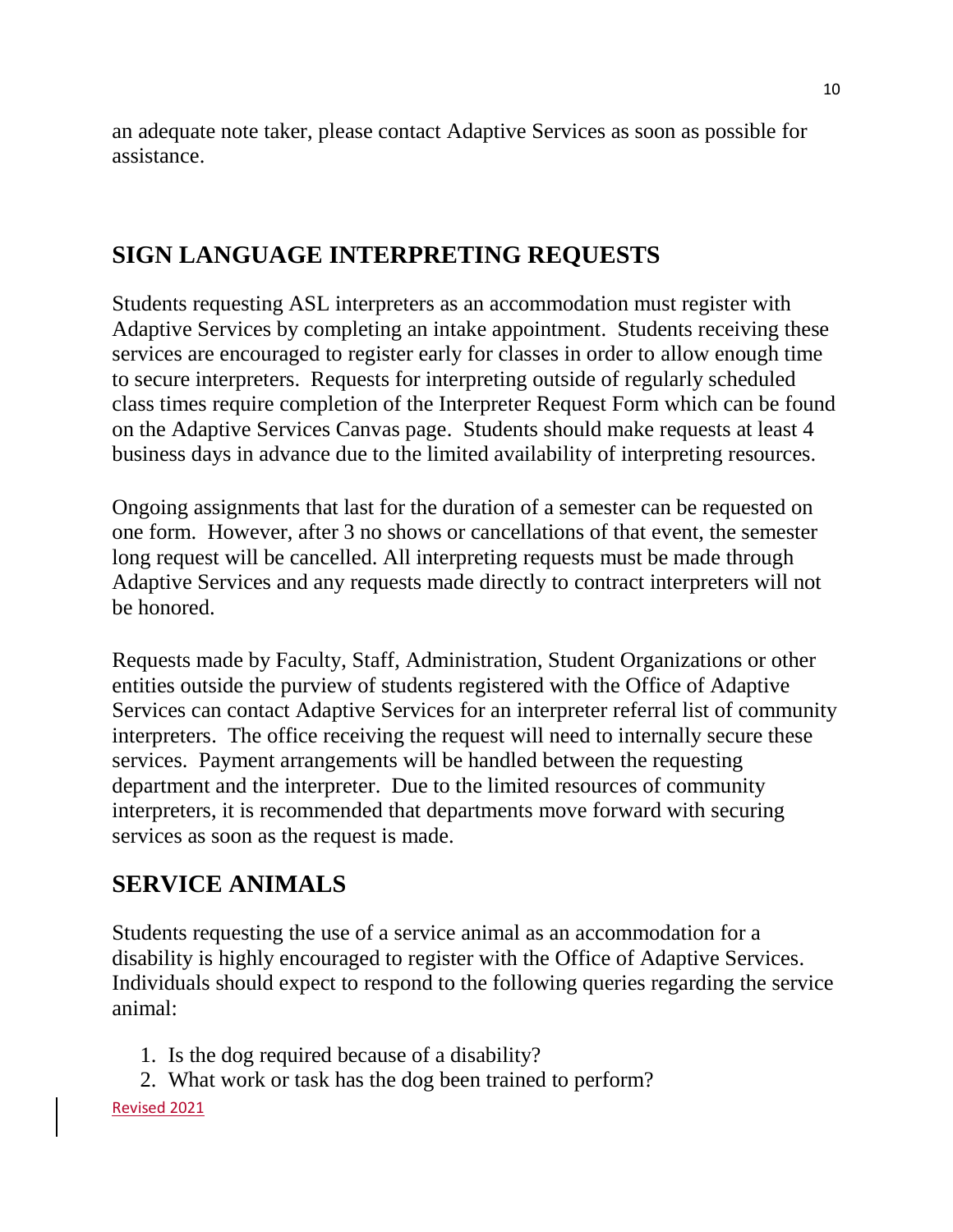Service animals are defined as dogs that are individually trained to do work or perform task for people with disabilities. Current laws do not provide for individuals to be accompanied by therapy and companion animals (pets) in places of public accommodation. Therefore, approval for requests for therapy and companion pets fall within the authority of the University regarding accommodations related to a disability. Students requesting the use of a therapy or companion animal must follow the necessary requirements through the Office of Adaptive Services.

## **SIGHTED GUIDES**

Sighted guides are available to individuals who are visually impaired for travel to classes and other academic or professional requirements. A request for a sighted guide can be made at the Office of Adaptive Services. Be specific regarding the time you will need a sighted guide, the location where you wish to meet your guide, and your destination. Requests should be made at least twenty-four hours in advance in order to guarantee the service.

Please note: Adaptive Services cannot guarantee sighted guide assistance after hours or when the service unreasonably affects the day to day operations of the office.

## **RECORDING LECTURES**

Recording lectures is considered a reasonable accommodation for individuals with disabilities who have documentation supporting such an accommodation. Individuals who are requesting this accommodation need to complete the Recording Agreement Form for each class that will be recorded. Failure to complete this form may result in revocation of the accommodation.

## **ACCESSIBLE EQUIPMENT**

The Office of Adaptive Services has equipment, recorded books, and other materials available for individual use. Some equipment is also available for loan. Please contact Adaptive Services for a list of equipment available.

## **EXAMS**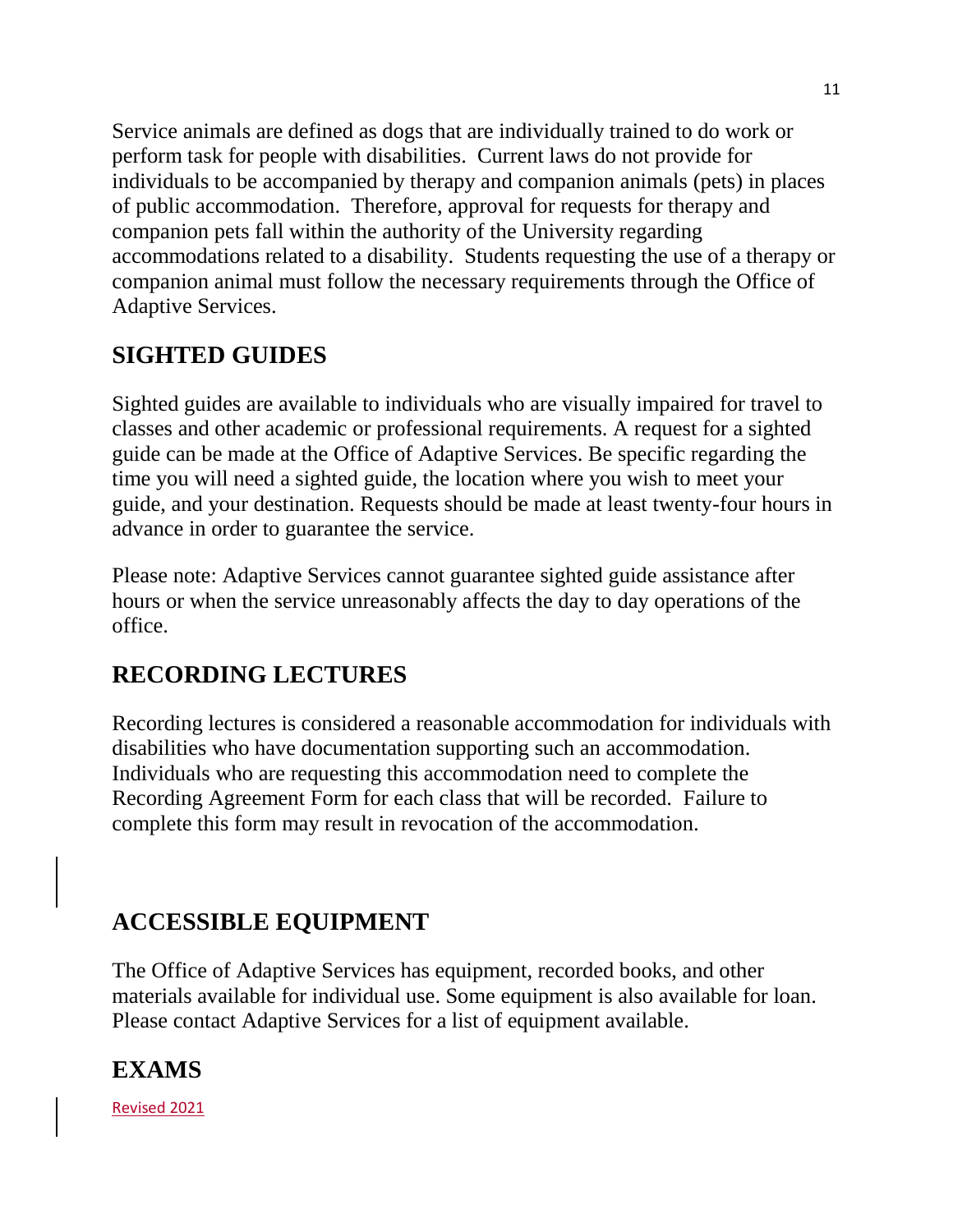Exam accommodation services are available through the Office of Adaptive Services, in conjunction with your instructor(s), and dependent upon your eligibility for this service. Accommodations may be provided through Adaptive Services, or directly through the instructor. It is the student's responsibility to initiate this service and to comply with the testing accommodation procedures.

# **COURSE SUBSTITUTION**

Students wishing to substitute a foreign language requirement or their required graduation mathematics requirements based on a disability, may petition for a course substitution. Students must have a documented disability on file with Adaptive Services. Please contact the Office of Adaptive Services for further information on this accommodation.

# **ACADEMIC SERVICES**

#### **Individual Tutoring**

The Office of Adaptive Services provides one-on-one tutoring for specific academic classes to students registered with this office. Upper-classmen, volunteer teachers and some faculty and staff perform tutoring. Tutoring is at no cost to the student. Contact Adaptive Services for information regarding tutoring.

#### **Study Strategies**

Adaptive Services also offers study skills instruction to students who are registered with this office. Strategies include organization, time management, test taking, reading, writing and math. Students will be expected to meet with an Adaptive Services staff member on a weekly basis and commit to practicing the techniques and strategies explained. Contact Adaptive Services for further information.

#### **Campus Tutoring**

FGCU also has a tutoring center on campus available to all students. Tutoring is mostly conducted in a group format, depending on the class. Tutoring in certain subjects is based on availability. Contact the Center for Academic Achievement for further information on tutoring.

#### **Campus Writing Center**

FGCU also has a writing lab that is available to all students. Qualified staff is available to assist students in perfecting their writing abilities. Contact the Writing Center for further information.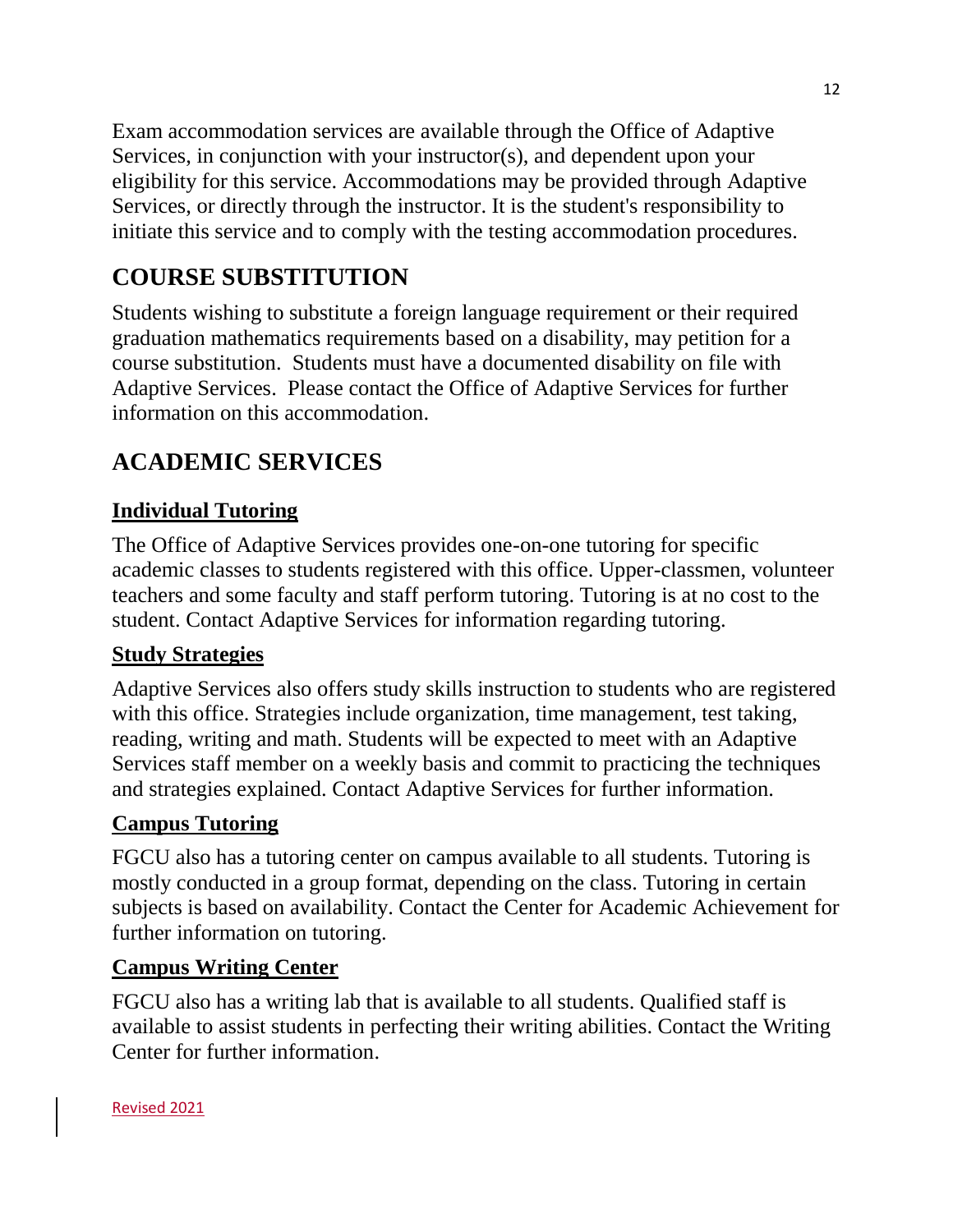## **ACCESSIBILITY AND TRAVEL**

All buildings at FGCU are accessible. You may check with Adaptive Services for accessible routes and entrances. Information is also available on accessible restrooms and elevators. There are a few places on campus that may have limited accessibility. If you need to use one of these areas, contact Adaptive Services for alternatives. Adaptive Services does not provide ongoing travel assistance.

FGCU's Student Government has a shuttle service that provide transportation between the residence halls and main campus. Upon request, we will provide assistance to help you plan and learn accessible routes. Contact Adaptive Services in advance if you would like assistance.

In the event of an emergency situation, such as wheelchair or scooter breakdown, you may contact Adaptive Services or the campus police for assistance in getting to your location.

There is limited transportation during summer sessions, holidays and academic breaks. If you will need assistance during these times, contact Adaptive Services for availability and possible alternatives.

## **RESIDENCE HALLS—ACCESSIBILITY**

FGCU Residence Halls offer rooms and facilities that are accessible to students with disabilities. A student with a disability may choose from a number of options to provide the most convenient housing. Students requesting Housing accommodations are encouraged to register with Adaptive Services and must comply with all University Housing timelines.

#### **PARKING**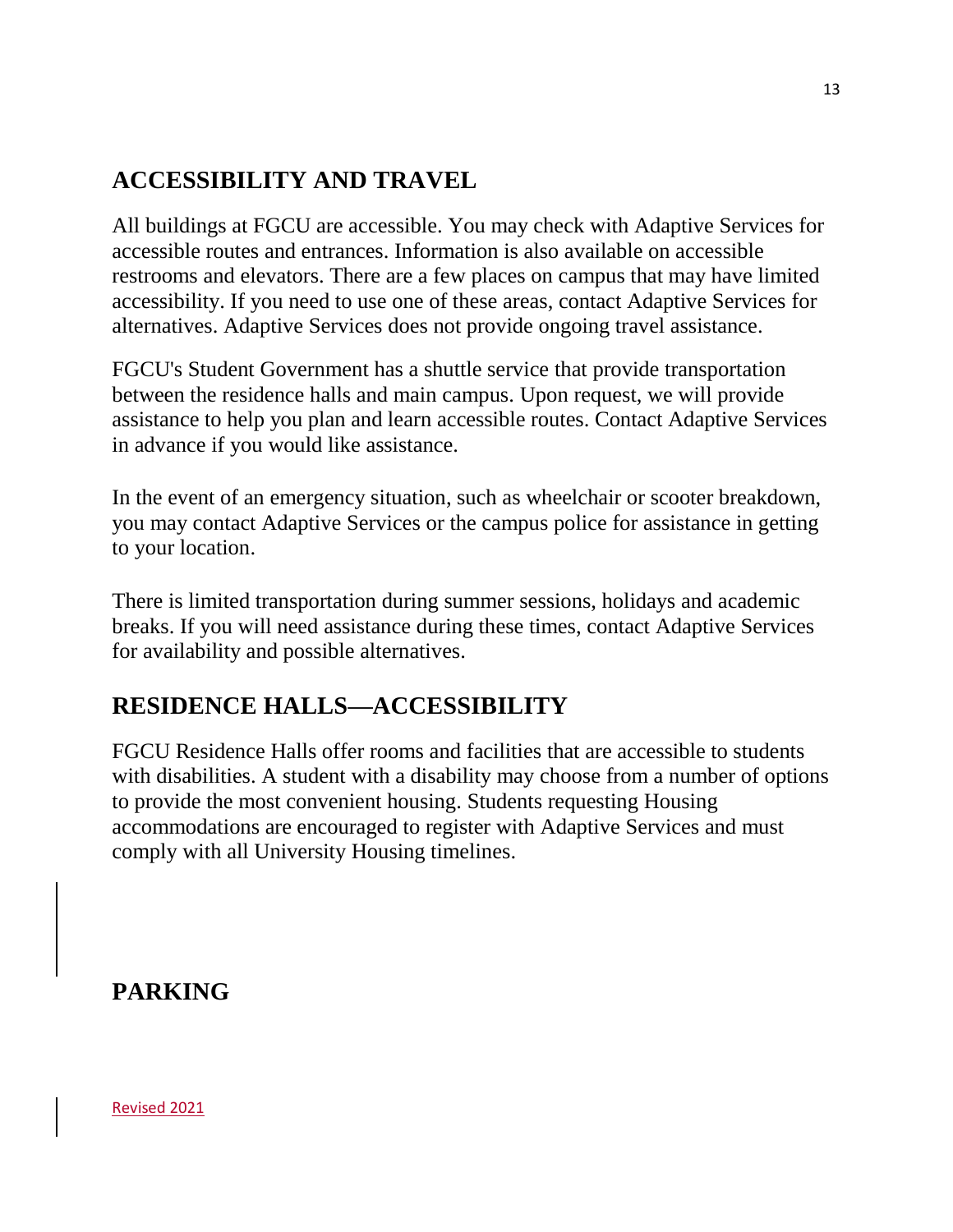All students and employees choosing to park on campus must purchase an FGCU parking permit. Contact the parking office, located in McTarnaghan Hall, to purchase a parking pass.

Student Government currently runs a shuttle service to and from the residence halls via campus. Students living in the residence halls, who cannot park on campus, can use the shuttle.

#### **ACCESSIBLE PARKING SPACES**

There are a limited number of accessible parking spaces located around campus and if you have an accessible license plate/parking card and an FGCU parking permit, you are eligible to use these spaces. Please note: students and employees must still have an FGCU parking permit to use these spaces on a regular basis. Visitors with accessible license plates/parking card may use these spaces without purchasing an FGCU parking permit.

#### **EMERGENCY PROCEDURES**

In order to prepare for an emergency on campus, individuals are encouraged to review campus safety procedures and locate evacuation areas in each building. Adaptive Services will assist individuals with disabilities in preparing a personal evacuation plan.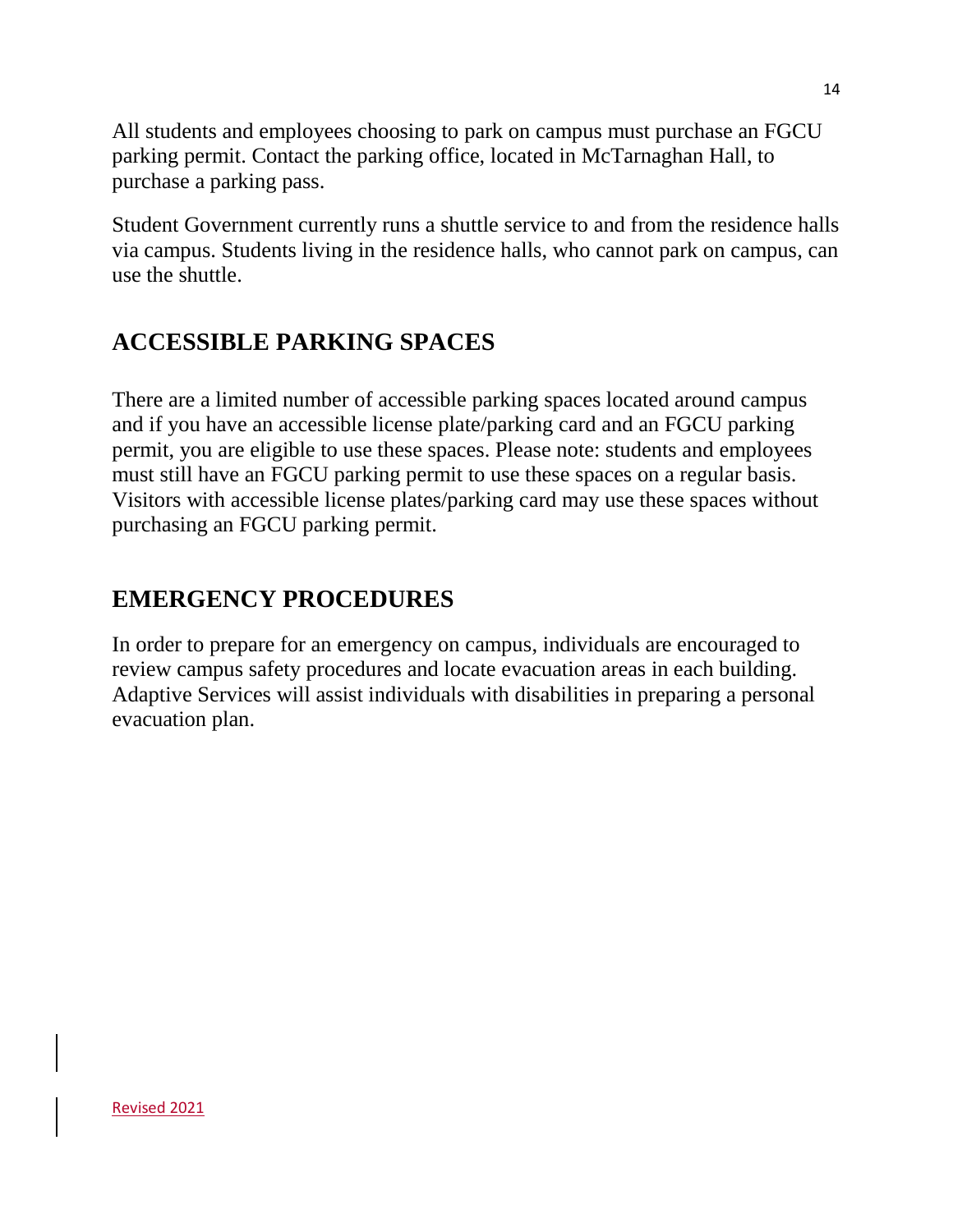#### **CAMPUS RESOURCES**

**Adaptive Services** Student and Community Counseling CenterWellness Building 239-590-7956 <http://www.fgcu.edu/adaptive/>

**Center for Academic Achievement** Library 103 239-590-7906

<http://www.fgcu.edu/caa>

#### **Institutional Equity and Compliance**

Edwards 114F 239-745-43667

<http://www.fgcu.edu/equity>